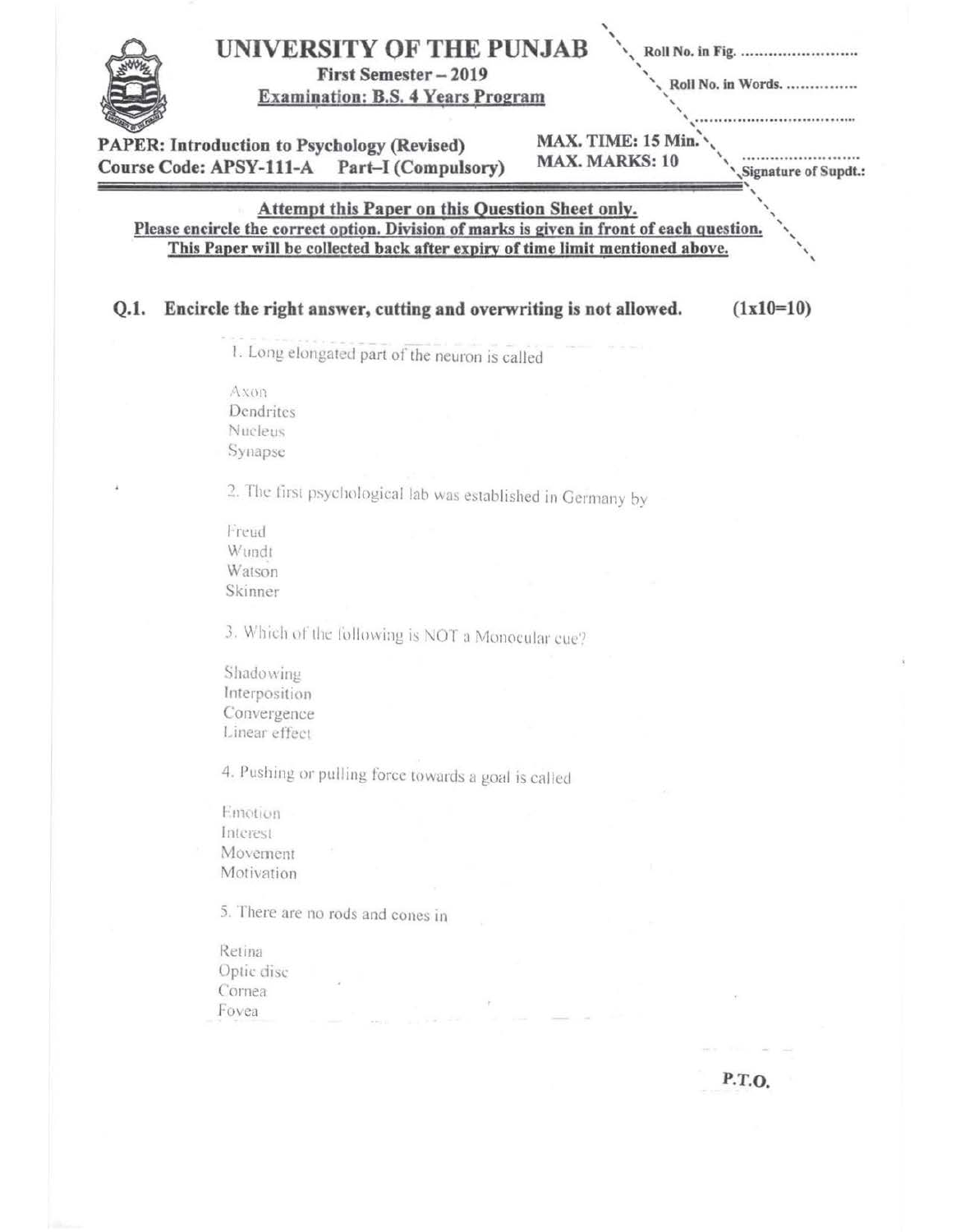

# UNIVERSITY OF THE PUNJAB

**First Semester - 2019 Examination: B.S. 4 Years Program** 

|  |  |  |  |  |  |  | • Roll No. |  |  |  |  |
|--|--|--|--|--|--|--|------------|--|--|--|--|
|  |  |  |  |  |  |  |            |  |  |  |  |

**PAPER: Introduction to Psychology (Revised) Course Code: APSY-111-A**  $Part - II$ 

| MAX. TIME: 2 Hrs. 45 Min |  |  |
|--------------------------|--|--|
| <b>MAX. MARKS: 50</b>    |  |  |

## **ATTEMPT THIS (SUBJECTIVE) ON THE SEPARATE ANSWER SHEET PROVIDED**

## Q.II. Give short answers: (20)

- 1. Why psychology is called scientific? (2)
- 2. When does the punishment work? (2)
- 3. Name and define schedules of partial reinforcement. (4)
- 4. What is the difference between structuralism and functionalism? (2)
- 5. What is the difference between stimulus generalization and stimulus discrimination? (4)
- 6. Name the lobes of brain. (2)
- 7. What is the difference between negative and positive reinforcement? (2)
- 8. Define Forgetting. (2)

## Q.III. Answer the following questions: (30)

- 1. Define Depth Perception. Name and define monocular cues for depth perception.. (10)
- 2. Write note on Main Ethical Issues in Psychology. (10)
- 3. Define Emotions. Write in detail about any ONE Theory of Emotion. (10)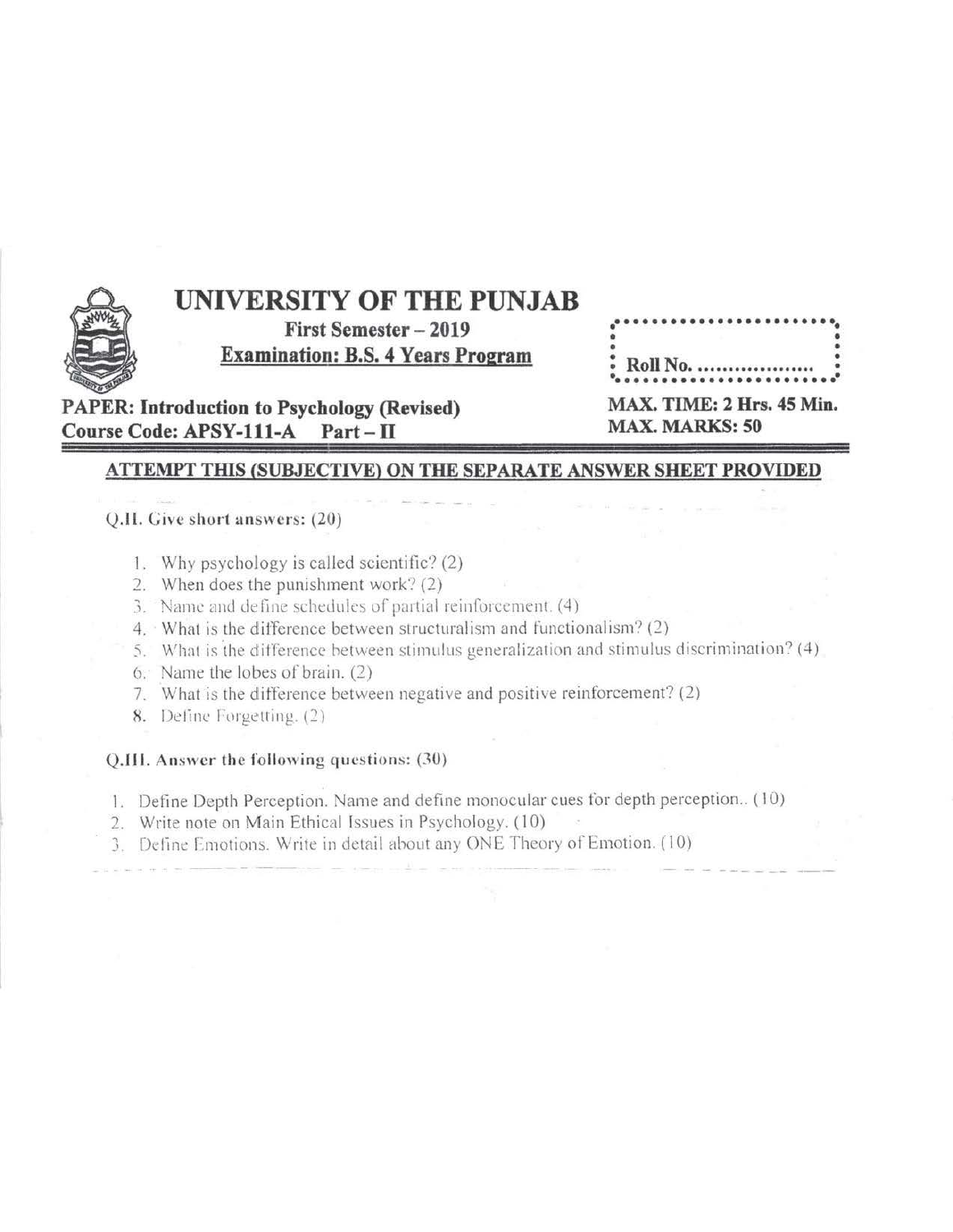

Retina Optic disc Cornea Fovea

P.T.O.